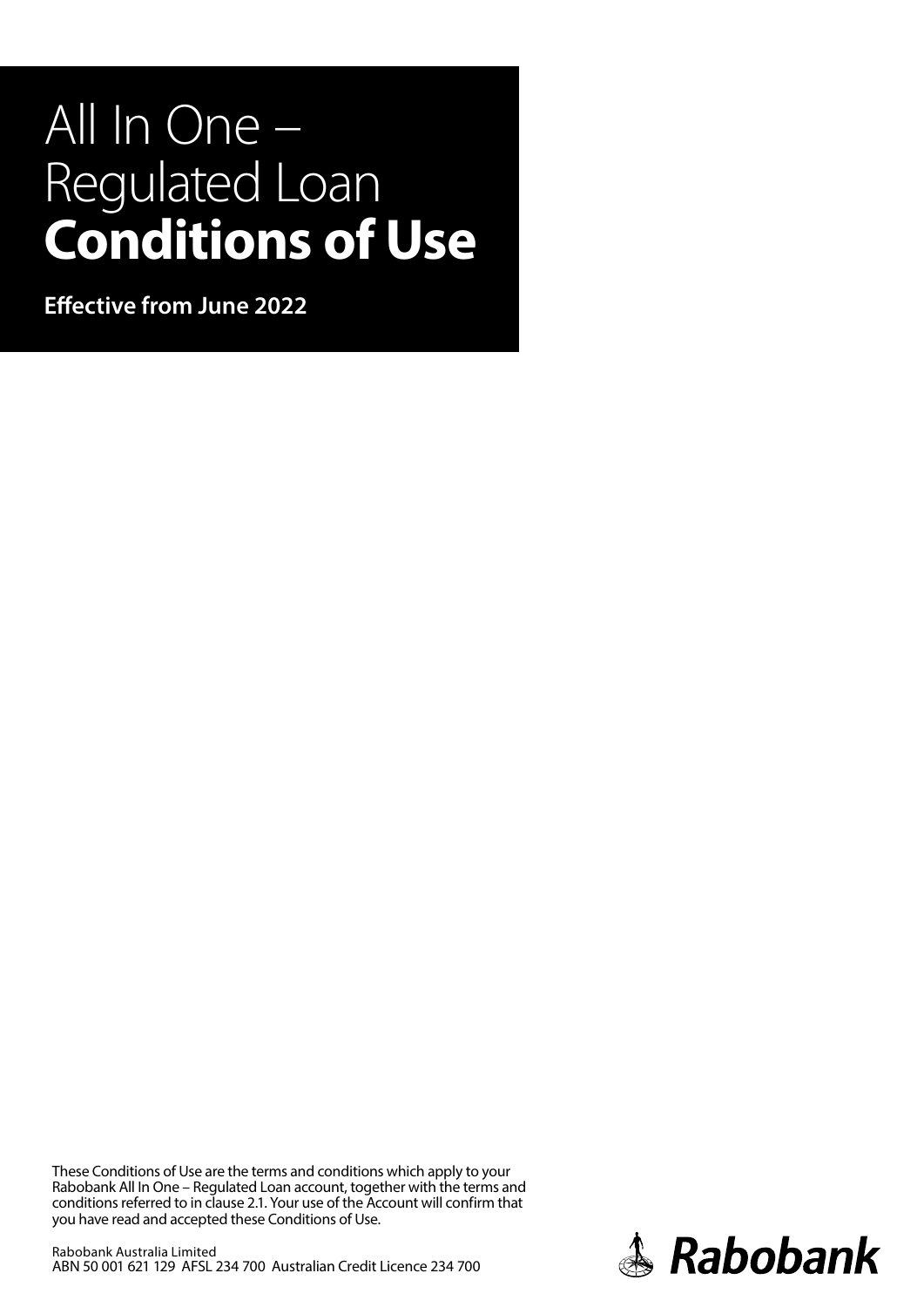## Contents

| 1. |                                                                               |  |
|----|-------------------------------------------------------------------------------|--|
| 2. |                                                                               |  |
| 3. |                                                                               |  |
| 4. |                                                                               |  |
| 5. |                                                                               |  |
| 6. |                                                                               |  |
| 7. |                                                                               |  |
| 8. |                                                                               |  |
| 9. |                                                                               |  |
|    |                                                                               |  |
|    |                                                                               |  |
|    |                                                                               |  |
|    |                                                                               |  |
|    |                                                                               |  |
|    |                                                                               |  |
|    |                                                                               |  |
|    |                                                                               |  |
|    |                                                                               |  |
|    |                                                                               |  |
|    |                                                                               |  |
|    |                                                                               |  |
|    |                                                                               |  |
|    |                                                                               |  |
|    |                                                                               |  |
|    | 25. Investigating and Resolving Errors, Unauthorised Use and Other Matters  8 |  |
|    |                                                                               |  |
|    |                                                                               |  |
|    |                                                                               |  |
|    |                                                                               |  |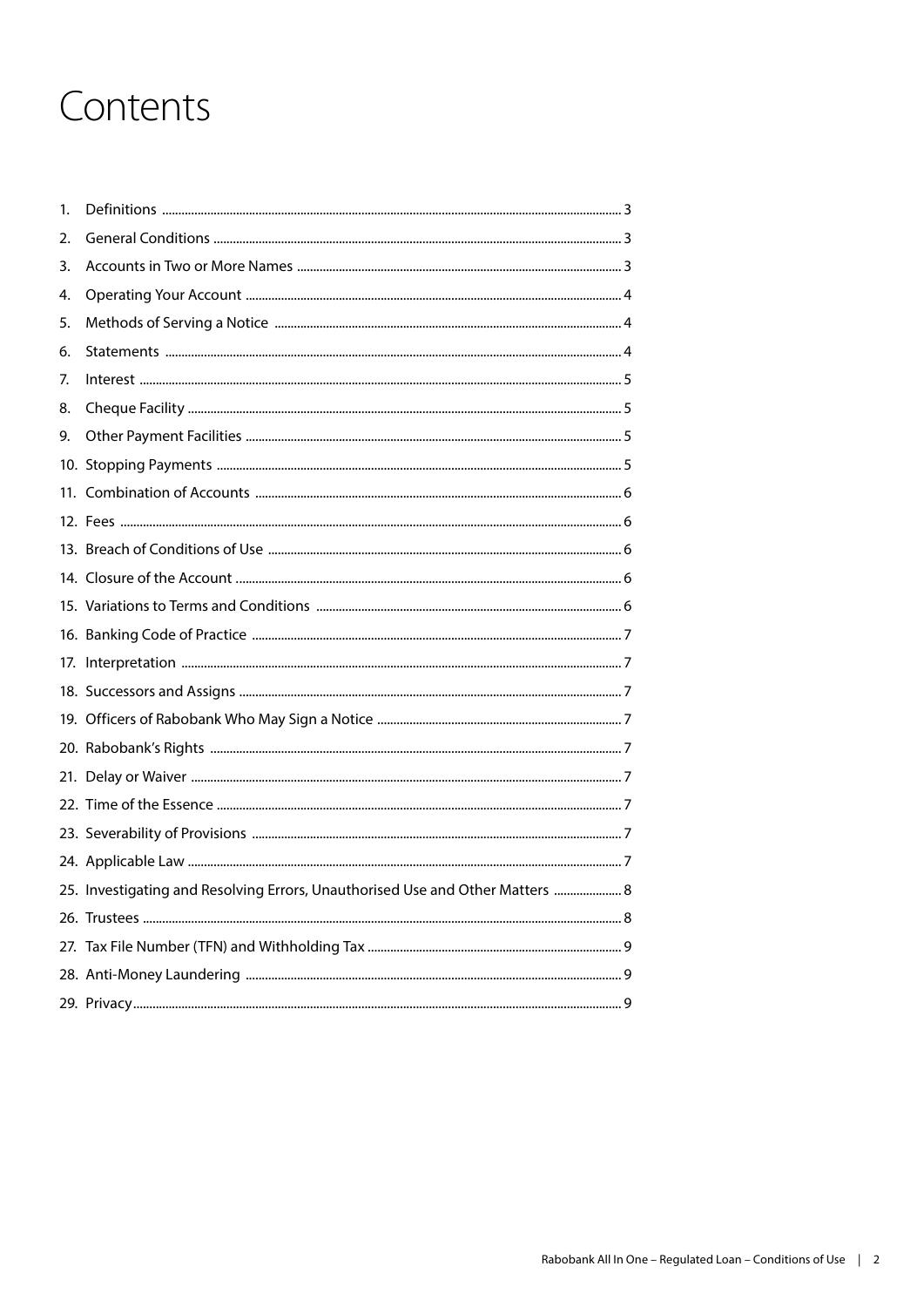#### 1. Definitions

In these Conditions of Use and any Line of Credit Contract, unless the contrary intention appears:

- 1.1 Account means a Rabobank All In One account held with the Bank in your name and includes any Line of Credit facility.
- 1.2 **Authorised Signatory –** means any person named as such on the Account Operating Authority or subsequently notified by you and accepted by us.
- 1.3 Available Funds means, at any time:
	- if there is no Line of Credit, any credit balance of the Account and any overdrawing under clause 4.5, or
	- if there is a Line of Credit, any credit funds held in the Account and the Undrawn Amount (as defined in the Rabobank All In One Standard Line of Credit Terms).
- 1.4 Bank, Rabobank, we and us mean Rabobank Australia Limited (ABN 50 001 621 129, AFSL 234 700) and its successors and assigns.
- 1.5 Business Day means a day which is not a Saturday or Sunday, or a public or bank holiday in New South Wales.
- 1.6 Fees Schedule means the Rabobank All In One account Schedule of Standard Fees for a Regulated Loan.
- 1.7 Government Charges means any government fees. taxes, charges or duties that may apply to the Account or the operation of the Account by you, or which we are permitted to deduct from the Account from time to time, whether or not you are primarily liable to pay them.
- 1.8 Line of Credit means any line of credit facility made available to you in accordance with a Line of Credit Contract as part of the Account.
- 1.9 Line of Credit Contract means the Facility Agreement, as defined in the Rabobank All In One Standard Line of Credit Terms, between you and the Bank relating to the Account.
- 1.10 Variable Rate means Rabobank's variable debit annual percentage rate, which Rabobank may at any time at its sole discretion vary, either by way of increase or decrease, conforming with general movements in Rabobank's annual percentage rates.
- 1.11 You means the person(s) who own the Account.

#### 2. General conditions

- 2.1 These Conditions of Use, any Line of Credit Contract and the Fees Schedule set out our agreement with you about the Account. We advise you to read all of the terms and conditions applicable to your All In One Account.
- 2.2 If there is an inconsistency between any of the terms of our agreement with you, then the Line of Credit Contract will prevail over these Conditions of Use to the extent of the inconsistency.
- 2.3 These Conditions of Use do not limit or exclude any of our rights, or any of your rights, under the general law or under banking custom or practice, except where those rights are inconsistent with these Conditions of Use. However, these Conditions of Use are subject to any nonexcludable condition imposed by law (for example, the statutory warranties that services will be rendered with due care and skill and will be fit for their purpose) to the extent of any inconsistency.
- 2.4 You agree to be responsible for the conduct of Authorised Signatories, including any debts they incur. If you wish to revoke their authority to operate on the Account, you must tell us in writing.
- 2.5 If a transaction or instruction from you or us falls outside business hours, after processing times, on a day that does not exist or on a non-Business Day, we may process the transaction or instruction on the preceding or following Business Day. Please refer to our website for processing cut-off times.
- 2.6 If you are required to make a payment under any Line of Credit Contract on the 29th, 30th or 31st of a month and a particular month does not contain such a date, that payment must be made on the preceding Business Day.
- 2.7 If our agreement with you about the Account says something will or must be done (including making a payment) on or by a particular day and that day is not a Business Day, that thing will or must be done on or by the next Business Day.

#### 3. Accounts in two or more names

- 3.1 If the Account is owned by two or more people:
	- These Conditions of Use bind each of you separately as well as together;
	- Each of you individually may, subject to clause 3.2 and 3.3, give us instructions on any matter relating to the Account other than to close the Account;
	- We may pay any credit balance of the Account to any of you;
	- We may deliver to any of you any documents, deeds or items which we hold, subject to any nomination you make in respect of the Line of Credit facility;
	- Where one owner dies, the survivor(s) will own the Account; and
	- You are jointly and severally liable for all debts incurred on the Account.
- 3.2 You must advise Rabobank in writing how the Account is to be operated and instructions may be varied in writing.
- 3.3 You can advise us to change the authority so that all owners of the Account must approve future withdrawals. We may also decide to permit operations on the joint account only if all joint account owners authorise such operations if we become aware of any dispute between persons that own the account.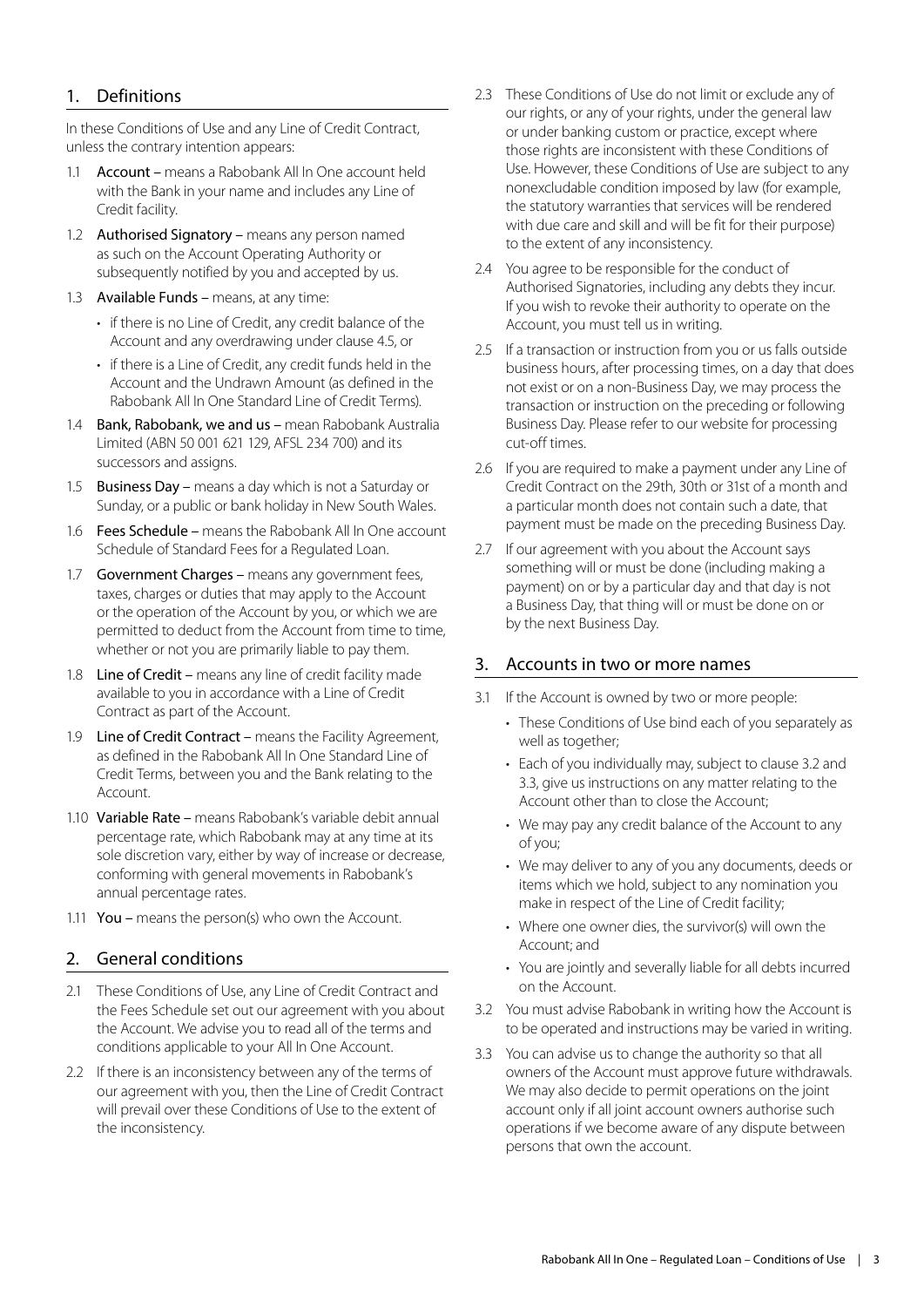#### 4. Operating Your Account

- 4.1 You must conduct the Account in accordance with these Conditions of Use.
- 4.2 Proceeds of cheques are not available until cleared. Clearance usually takes 5 Business Days.
- 4.3 We may require you to satisfy us as to your identity. We may refuse to act on any instructions which we consider may be invalid or if we consider there is a dispute between any of the Account Owners or Authorised Signatories. We may, at our discretion, act on telephone, e-mail or facsimile instructions apparently sent by you, unless you notify us, in accordance with clause 8.7, that any cheque or cheque book has been lost, stolen or misused.
- 4.4 We may refuse to authorise a transaction if we believe it is reasonably necessary for security purposes, we suspect fraudulent use of or access to your Account, you fail to comply with the requirements of clauses 4.5, 4.12, 8 or 14.3 of these Conditions of Use or we consider it reasonably necessary for compliance with anti-money laundering obligations. You agree that we will not be iable to you or anyone else for any loss or damage that you or anyone else suffer as a result of our refusal to authorise any transaction, where we have the right to so refuse.
- 4.5 (a) If there is no Line of Credit, by prior agreement with us you may overdraw the Account for a period of no more than 62 days. You must pay debit interest on the overdrawn amount as set out in clause 7.2(b), and fees may also be payable. Any such overdraft will also be subject to any other terms we agree with you at that time. If there is no such agreement and clause 4.12 does not apply, you must not overdraw the Account.
	- (b) If there is a Line of Credit, the Line of Credit Contract applies to all debit balances of the Account.
- 4.6 We may provide you with a statement which states the amount you owe us on this Account, or which states anything else about the Account. The statement is sufficient to prove those things, unless you show evidence that the statement is incorrect.
- 4.7 We may monitor and/or record telephone conversations for verification purposes.
- 4.8 We are not liable to you for any loss, cost or damage you suffer arising from any act, event or circumstance which is beyond our reasonable control, or which does not involve negligence or fraud on our part.
- 4.9 If we give you access to any funds prior to them being cleared, and the funds are not subsequently cleared for any reason, we will debit the Account with the amount of those funds e.g. cheques.
- 4.10 You agree to indemnify us against any loss, cost, expense or damage we suffer as a result of you acting negligently or fraudulently in connection with the operation of the Account. We may, upon giving you advance written notice, debit to the Account any amount you owe us under this indemnity.
- 4.11 You may make payments to the Account by direct debit from another account you hold or in any other manner acceptable to us. Payments will only be credited to the Account upon actual receipt by us of the funds in Sydney.
- 4.12 We may, at our discretion, process a payment in excess of the Available Funds. If we do so, you must pay debit interest on any amount in excess of the Available Funds as set out in clause 7.2(b) and fees may also be payable. If there is a Line of Credit, the applicable fees and interest are set out in the Line of Credit Contract.

#### 5. Methods of Serving a Notice

- 5.1 In addition to effecting service as permitted by law, subject to any nomination you make in respect of the Line of Credit facility, any statement, demand or notice to you may be validly served by being delivered or sent to the address nominated by the owner(s) of the Account in writing.
- 5.2 All written notices to us must be sent to the address on the Account Application form or as subsequently notified to you.
- 5.3 Subject to any other specific provision, service pursuant to this clause is taken to be effected:
	- (a) where sent by post, upon the earliest of actual receipt, the day when the addressee would have received the item in the ordinary course of post, or 10 days after posting;
	- (b) where sent by facsimile, the time when the machine from which it was sent indicates that it was sent successfully; or
	- (c) where e-mailed, when it enters your email system.

#### 6. Statements

- 6.1 We will provide you account statements monthly, except if there is a Line of Credit, in which case we will send you account statements in accordance with the Line of Credit Contract.
- 6.2 You must check your account statement and let us know immediately if you want to question an entry shown on it.
- 6.3 If there is no Line of Credit, we will not provide you with a statement if it has been agreed that some other method will be used to record the transactions or a statement need not be provided, or no amount has been debited or credited to the Account during the statement period (other than debits for government charges, or duties, on receipts or withdrawals), or we are unable, after taking reasonable steps to locate you.

#### 7. Interest

7.1 We will pay a variable rate of interest on any credit funds held in the account. Our rates vary, sometimes daily. They are based on the prevailing bank bill swap rates. The current credit interest rates, and also past rates and ranges of rates, are available on request from client services, by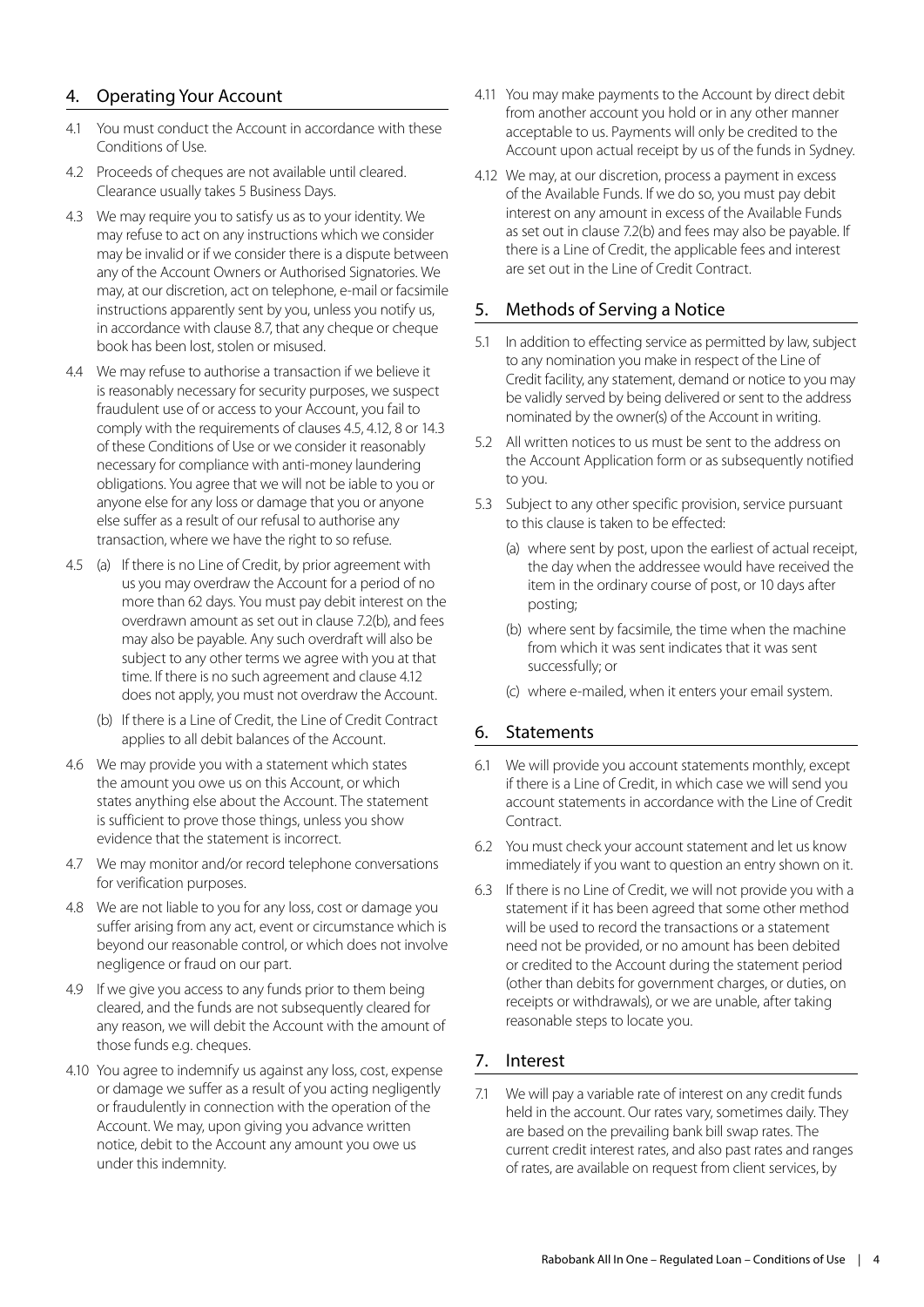telephoning 1800 025 484 or on our website at www. rabobank.com.au. Different credit rates of interest may apply, depending on the amount of credit funds. Interest is calculated daily by applying the applicable daily interest rate to the relevant portion of the credit balance of the Account at the end of each day. The daily interest rate is the relevant interest rate divided by 365. The sum of all such amounts for the relevant period is credited to the Account monthly in arrears on the last day of each month and on closure of the Account. However, if there is a Line of Credit, it will be credited on each Interest Debit Date and on closure of the Account. Interest is accrued from the first date on which the Account has a credit balance or the date of the last interest payment, up to but not including the date of the next interest payment, withdrawal of all the credit funds or closure of the Account.

- 7.2 (a) If there is a Line of Credit, interest on any debit balances, including overdrawings, is determined by the Line of Credit Contract.
	- (b) If there is no Line of Credit, interest on overdrawings is calculated daily by applying the daily debit interest rate to the debit balance of the Account at the end of each day. The daily debit interest rate is the Variable Rate applicable for that day, plus a fixed margin which is set out in the Fees Schedule, divided by 365. The sum of all such amounts for the relevant period is debited to the Account monthly in arrears on the last day of each month and immediately before closure of the Account. The current Variable Rate is available on request from client services, by telephoning 1800 025 484 or on our website at www.rabobank.com.au.

#### 8. Cheque Facility

If we agree to open a cheque facility in respect of the Account, this clause will apply.

- 8.1 You may only write cheques on the forms we supply.
- 8.2 We may, at our discretion, dishonour any cheques presented for payment in excess of the Available Funds, or which are postdated or stale.
- 8.3 You may request payment to be stopped on any cheque not yet cleared, as long as you pay any charges we impose for this service. Further information on our requirements for stopping a cheque is contained in clause 10.1.
- 8.4 If either you or we:
	- close the Account, or
	- cancel the cheque facility,

we will dishonour any cheque presented following closure, unless you make other arrangements with us. At this time, you must also return to us any remaining cheque forms.

- 8.5 Our right to take action to recover any moneys you owe us will not be prejudiced by any decision we make to meet payment on any cheque.
- 8.6 You must safeguard your cheques.
- 8.7 If any cheque or cheque book is lost, stolen or misused, you must notify us as soon as possible by calling 1800 025 484.
- 8.8 If you delay unreasonably in advising us that a cheque or cheque book is lost, stolen or misused, other people might be able to withdraw money from the Account without your permission.
- 8.9 Crossing a cheque and adding the words "Not Negotiable" or "Account Payee Only" will add some protection against theft or fraud, as will deleting the words "or Bearer". For further information, please contact us for a copy of our General Information on Banking Services booklet.
- 8.10 You should always ensure that there are no unnecessary spaces between numerals or words written on a cheque, and that you always complete it fully before you sign it.

#### 9. Other Payment Facilities

- 9.1 Automated Periodical Direct Debit You may authorise another person (direct debit user) to debit the Account for payment of services. The direct debit user must, if required, provide us with documentation satisfactory to us of your authorisation.
- 9.2 Automated Periodical Payment

You may authorise us to make regular automatic payments from the Account to another person. Your authorisation to us must be in writing and set out details of the Account, amount to be paid, dates of payment and payee.

#### 10. Stopping Payments

#### 10.1 A Cheque

If the Account has a cheque facility, you can cancel or stop payment on a cheque before it is cleared. To do so, contact us on 1800 025 484, and provide your name, account number and the following details of the cheque:

- cheque number
- amount of the cheque
- name of the payee
- date of the cheque

Alternatively, you may deliver a written request, or send a facsimile, to any branch setting out the above details of the cheque.

You can cancel a stop payment request. You must do so in writing, giving the above details of the cheque.

We charge a fee for stopping payment on a cheque. This fee is set out in the Fees Schedule.

10.2 A Direct Debit

If you have authorised a direct debit user to debit the Account and you want to stop this arrangement, you may contact either the direct debit user or us. Provided that you give us full written details of the direct debit arrangement, including the name of the direct debit user, and, if applicable, the due date and amount, we will promptly process your request. If you contact us, we also suggest that you contact the direct debit user and notify them of your action.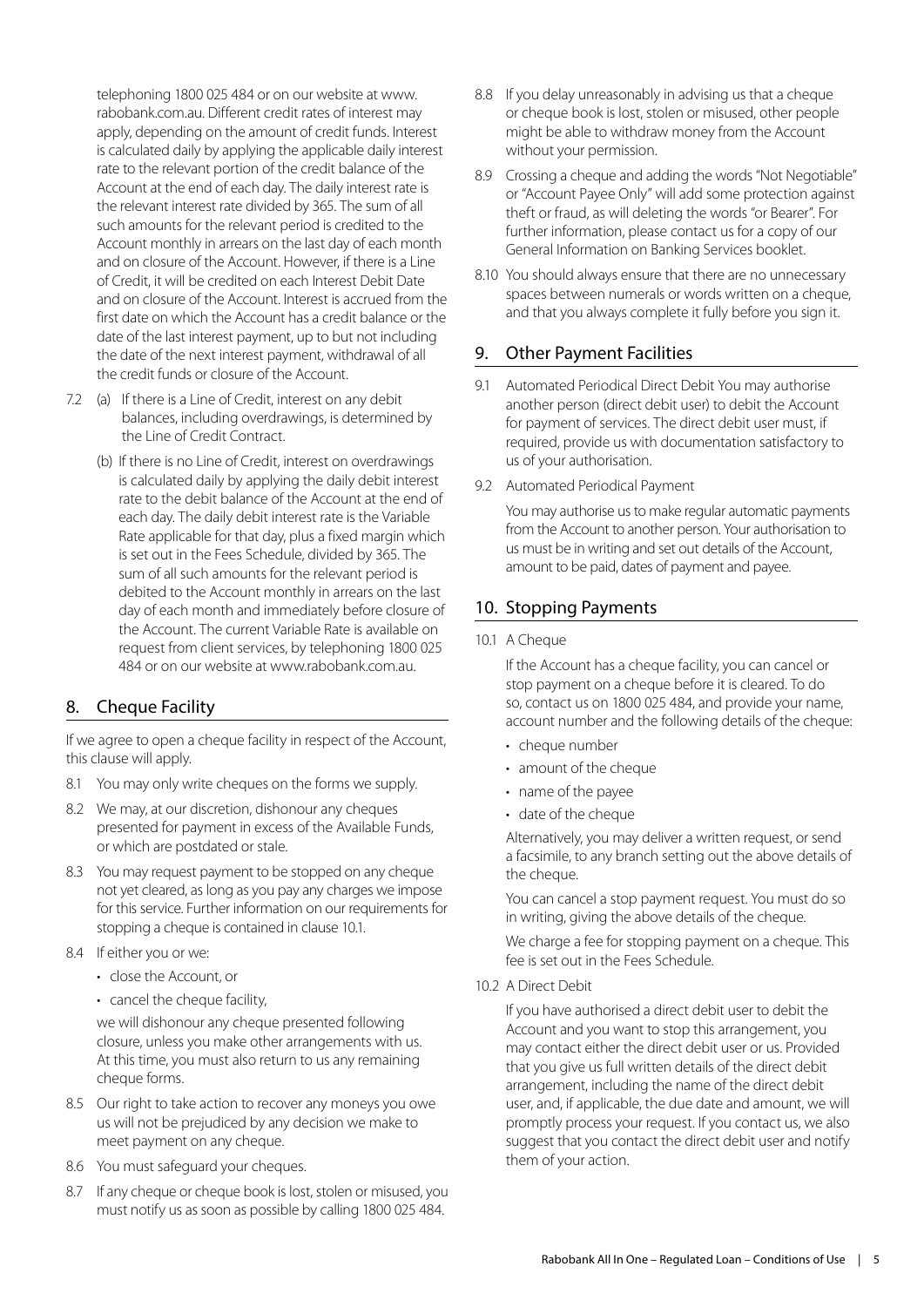#### 10.3 An Automated Periodical Payment

If you have authorised us to make regular automatic payments from the Account and you want to stop these payments, you must provide written instructions to us at least 3 Business Days before the next payment is scheduled to be made. We will need full details of the Account and of the payment (amount, when next due payee).

#### 11. Combination of Accounts

- 11.1 In certain circumstances, we may combine all or any of your accounts held with us or our related entities.
- 11.2 In accordance with the Banking Code of Practice, we will promptly notify you if we combine any of your accounts, however we need not give you notice in advance and in exercising a right to combine accounts, we will comply with any applicable requirements of the Code of Operation for Department of Human Services and Department of Veterans' Affairs Direct Credit Payments.
- 11.3 Subject to the provisions of this clause 11, if we combine accounts and one of those accounts is regulated by the National Credit Code we will comply with that Code, and where permitted, we will apply some or all credit funds against some or all debt you owe us. If we combine all of your accounts, there will be only a single amount either we owe you or you owe us. Combining Accounts may result in a cost being debited to an account (including this Account), such as a break cost if a term deposit is combined.
- 11.4 We have no obligation to combine your Accounts.

#### 12. Fees

- 12.1 We may debit to the Account all or any of our standard fees and charges and any Government Charges applicable to the Account when they become payable. For further details of current Government Charges, contact us free on 1800 025 484.
- 12.2 The Bank's standard fees include (but are not limited to):
	- fees for some transactions which you conduct on the Account; and
	- fees for certain other services which we provide.

Our standard fees and charges are set out in the Fees Schedule, which is available on request. You may obtain a copy of the Fees Schedule at any branch.

#### 13. Breach of Conditions of Use

If you breach any of clauses 2.4, 4.5, 4.12, 8 or 14.3 of these Conditions of Use, our rights include doing any or all of the following:

- closing the Account (except where you have a Line of Credit, in which case we will act in accordance with the Line of Credit Contract); and
- cancelling any cheque facility.

#### 14. Closure of the Account

- 14.1 If you wish to close the Account, you must give us written notice. You must pay any amounts you owe us under the Account. If the Account is a joint Account we will need instructions from you and the other joint Account Owner or Owners before closing the Account.
- 14.2 Rabobank has the right to close, or block access to, any account if:
	- (i) it is no longer lawfully possible for us to provide an Account to you;
	- (ii) we consider that you have committed a material breach of these Conditions of Use;
	- (iii) we consider that your account is "inactive" i.e. you have not made a deposit into, or withdrawal from, the account within the previous 12 months, and the balance is less than \$1,000;
	- (iv) we have assessed you as being a recalcitrant account holder (including if you are "recalcitrant" within the meaning of any Applicable Regulations);
	- (v) we consider it necessary for security reasons or we reasonably suspect fraudulent use or access to the account;
	- (vi) you are involved in or convicted of criminal activity and we, in our reasonable opinion, consider such an involvement or conviction may adversely impact Rabobank's reputation; or
	- (vii) we consider it necessary, in our reasonable opinion, in order to protect our legitimate business interests.

Rabobank may otherwise in its reasonable discretion, close the Account by giving you a minimum of 30 days' notice in writing. If the Account has a debit balance, we will comply with the Line of Credit Contract or the agreement referred to in clause 4.5, as applicable. If the Account has an overdrawing or debit balance not covered by a Line of Credit Contract or other agreement, you must pay to us the amount of that debit balance.

14.3 Following notification of closure of the Account for any reason, we will continue to debit to the Account fees, Government Charges, interest and other costs arising from the operation or maintenance of the Account during the period up to closure of the Account. We may continue to debit to the Account any transactions incurred by you on the Account. You agree to pay us on demand all such amounts debited to the Account.

#### 15. Variations to Terms and Conditions

15.1 This clause 15 does not apply to variations affecting any Line of Credit. Any such variation will be made in accordance with the Line of Credit Contract.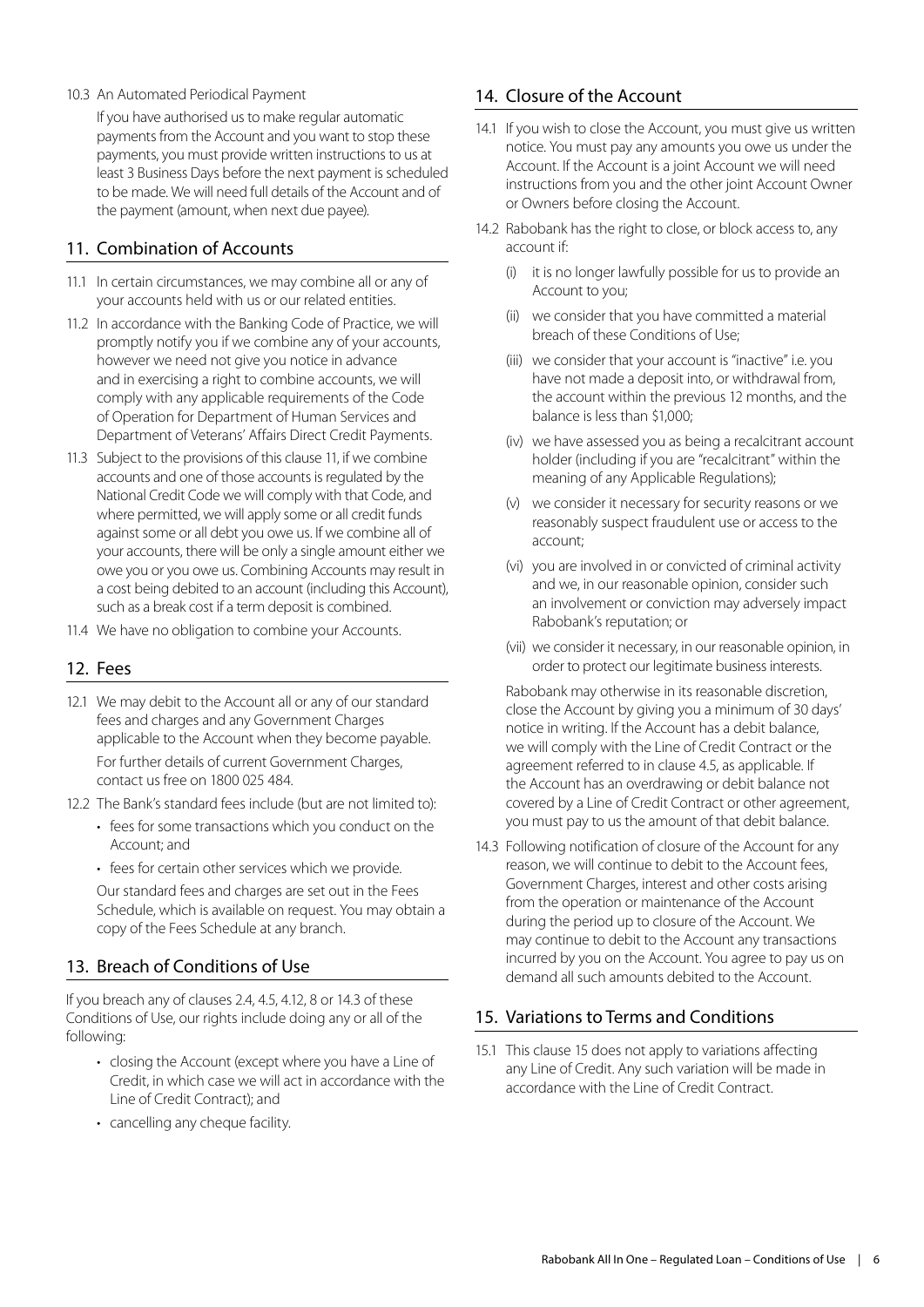- 15.2 We can change these terms and conditions of the Account at any time without your agreement where allowable under unfair contract terms or for any one or more of the following reasons:
	- to comply with any change or anticipated change in any relevant law, Code of Practice, guidance or general banking practice;
	- to reflect any decision of a court, ombudsman or regulator;
	- if we consider it necessary for security reasons;
	- to respond proportionately to changes in the cost of providing the Account (including by changing or imposing new fees;
	- if we add new features or benefits to the Account;
	- to make the terms and conditions clearer; or
	- for some other reason not listed above if we act reasonably to meet a legitimate business interest of ours and provide you with reasonable notice in the circumstances.
- 15.3 If we change the terms and conditions of the Account, we will let you know of the change as soon as reasonably possible by:
	- giving a written notice to you; or
	- advertising in the media.
- 15.4 If we change an interest rate, we will tell you no later than the date of the change unless an interest rate is calculated according to an external reference rate or a rate that is not designated as a variable or floating rate. This clause 15.4 does not apply to a change in the method of calculating interest or the frequency with which interest is debited.
- 15.5 Apart from a change described at clause 15.4, if we believe a change is unfavourable to you, then we will give you prior reasonable notice (which will not be less than 30 days) subject to paragraph 15.6.
- 15.6 We may give you a shorter notice period than the period described in clause 15.5 if:
	- we believe doing so is necessary for us to avoid, or to reduce, a material increase in our credit risk or our loss; or
	- there is a change to, or introduction of a government charge that you pay directly, or indirectly, as part of your banking service. In such a case, we will tell you about the introduction or change reasonably promptly after the government notifies us (however, we do not have to tell you about it if the government publicises the introduction or change).

#### 16. Banking Code of Practice

The relevant provisions of the Banking Code of Practice (available on the website of the Australian Banking Association) apply to the Account.

#### 17. Interpretation

17.1 A reference to an agreement or document is to the agreement or document as amended, supplemented, novated or replaced from time to time.

- 17.2 Unless the context otherwise requires, a word which denotes:
	- (i) the singular includes the plural and vice versa;
	- (ii) any gender includes the other genders;
	- (iii) a person includes an individual, a body corporate, a firm and a government; and
	- (iv) the whole includes any part.
- 17.3 A reference to a statute, regulation, order, by-law or other legislation is a reference to the statute, regulation, order, by-law or other legislation as amended, consolidated, re-enacted, substituted or extended from time to time.
- 17.4 Headings and the table of contents must be ignored in the interpretation of these Conditions of Use.

#### 18. Successors and Assigns

A person includes the trustee, executor, administrator, successor in title and assign of that person. You are not entitled to assign your interest in the Account.

#### 19. Officers of Rabobank Who May Sign a Notice

Any statement, demand or notice from us will be effective including if it is signed by us, any director or secretary of us, any employees of us whose title includes the word "manager", our solicitor or any person authorised by any of the above.

#### 20. Rabobank's Rights

We may, at any time without your consent, sell, assign, transfer, negotiate, grant participations in or otherwise dispose of or deal with all or any part of our interest in the Account. You must at any time at our request execute and deliver to us or to such person as we may specify any and all documents we may reasonably require to effect such purpose. In connection with any such proposed dealing, we may disclose information relating to you.

#### 21. Delay or Waiver

Failure by us to enforce, at any time or for any duration of time, any of our rights in respect of these Conditions of Use will not be a waiver of our rights.

#### 22. Time of the Essence

Time is of the essence in relation to the performance of your obligations under these Conditions of Use.

#### 23. Severability of Provisions

If any provision of these Conditions of Use is held to be invalid, unenforceable or illegal for any reason, it will be severed and the remaining provisions must not in any way be affected or impaired and these Conditions of Use must be construed so as most nearly to give effect to the original intent of the parties.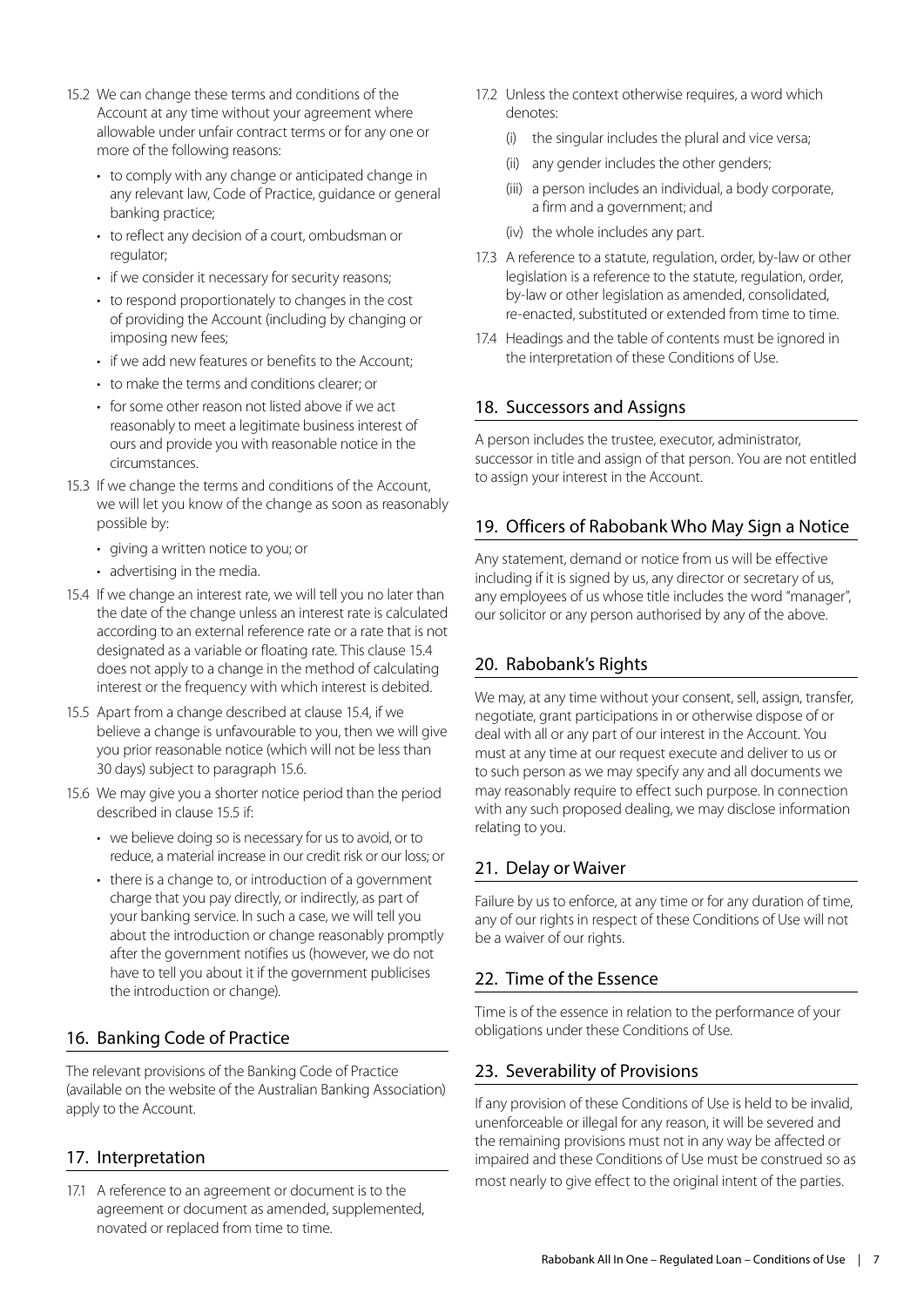#### 24. Applicable Law

These Conditions of Use are governed by the law of the state or territory in Australia in which the branch of Rabobank through which the Account was obtained is situated. The parties irrevocably and unconditionally submit to the nonexclusive jurisdiction of the courts of that place.

#### 25. Investigating and Resolving Errors, Unauthorised Use and Other Matters

25.1 You must report errors, unauthorised use or any other problem (including if you want to query an entry on a statement) as soon as possible after you discover them.

You can make reports by either:

- telephoning 1800 025 484, or
- advising any of our branches.
- We may require you to confirm your report in writing.
- 25.2 If you make a report and we cannot resolve your enquiry immediately, we will write to you to tell you what we are going to do to investigate and resolve the matter.
- 25.3 You must give us all relevant information that you have about the matter you have reported. We will tell you if there is anything else you must do to help us investigate the matter.
- 25.4 We will write to you within 21 days after you give us the information you have about the matter. We will tell you whether we have completed our investigation or whether we need more time.
- 25.5 We should complete our investigation within 45 days after you give us the information you have about the matter. If there are exceptional circumstances that prevent us from doing so, we will write and tell you what these are. In addition, we will give you monthly progress updates if our investigation continues beyond 45 days and advise you in these updates when a decision can reasonably be expected (unless we have asked you for a response and are still waiting for that response).
- 25.6 When we complete an investigation, we will write promptly and tell you:
	- the outcome of the investigation; and
	- the reasons for the outcome.

(If we can resolve the problem to your and our satisfaction immediately, we may not write to you.)

25.7 If we decide that the Account has been wrongly credited or debited, we will adjust the Account promptly (including any interest, fees or Government Charges). We will write and tell you the amount by which the Account has been credited or debited.

#### 26. Trustees

- 26.1 This clause 26 shall apply where you own this Account as trustee of a trust, whether or not disclosed to us (called the "Trust").
- 26.2 You represent and warrant to us that for the duration of the Account:
- (a) the Trust is validly created and existing, no circumstances exist by which it may be determined and no date within the duration of the Account for the vesting of any of the Trust's assets has been appointed;
- (b) you are validly appointed as a trustee of the Trust, are not in breach of your obligations as trustee and no circumstances exist by which you may be removed;
- (c) the Account is opened and operated (including the execution of all related documents) pursuant to and in proper exercise of your powers as trustee of the Trust and all formalities required have been complied with;
- (d) the Loan Purpose and performance by you of your obligations is for a proper purpose of, and provides commercial benefit to, the Trust;
- (e) you are entitled to be fully indemnified out of the Trust's assets for your liability under the Account and have not charged your right of indemnity to any other person;
- (f) you are a legal owner of all the assets of the Trust;
- (g) there is no dispute in relation to the Trust or the Trust assets; and
- (h) you are empowered to carry on the business as now conducted or contemplated, and to own the property and assets, in your capacity as trustee of the Trust, and there is no restriction or condition upon such activity by you.
- 26.3 You must not, without our consent:
	- (a) cease to be the trustee of the Trust or do anything which would cause or enable your removal;
	- (b) cause or permit the Trust to be determined or a vesting date to be appointed;
	- (c) do, permit, or not do or permit anything which adversely affects your right of indemnity out of the Trust assets;
	- (d) vary or permit to be varied the terms of the Trust;
	- (e) resettle, set aside, distribute or dispose of any Trust assets; or
	- (f) delegate any of your powers as trustee of the Trust or exercise any power of appointment.
- 26.4 You must, at our request, provide full financial and other details of the Trust.
- 26.5 You irrevocably and unconditionally grant us direct access to the Trust assets to recover any money not paid on time in connection with the Account, including under the Line of Credit Contract.
- 26.6 Your liability in connection with the Account, including under the Line of Credit Contract, is not limited or otherwise affected by either you being a trustee or the extent of your ability to indemnify yourself out of the assets of the Trust.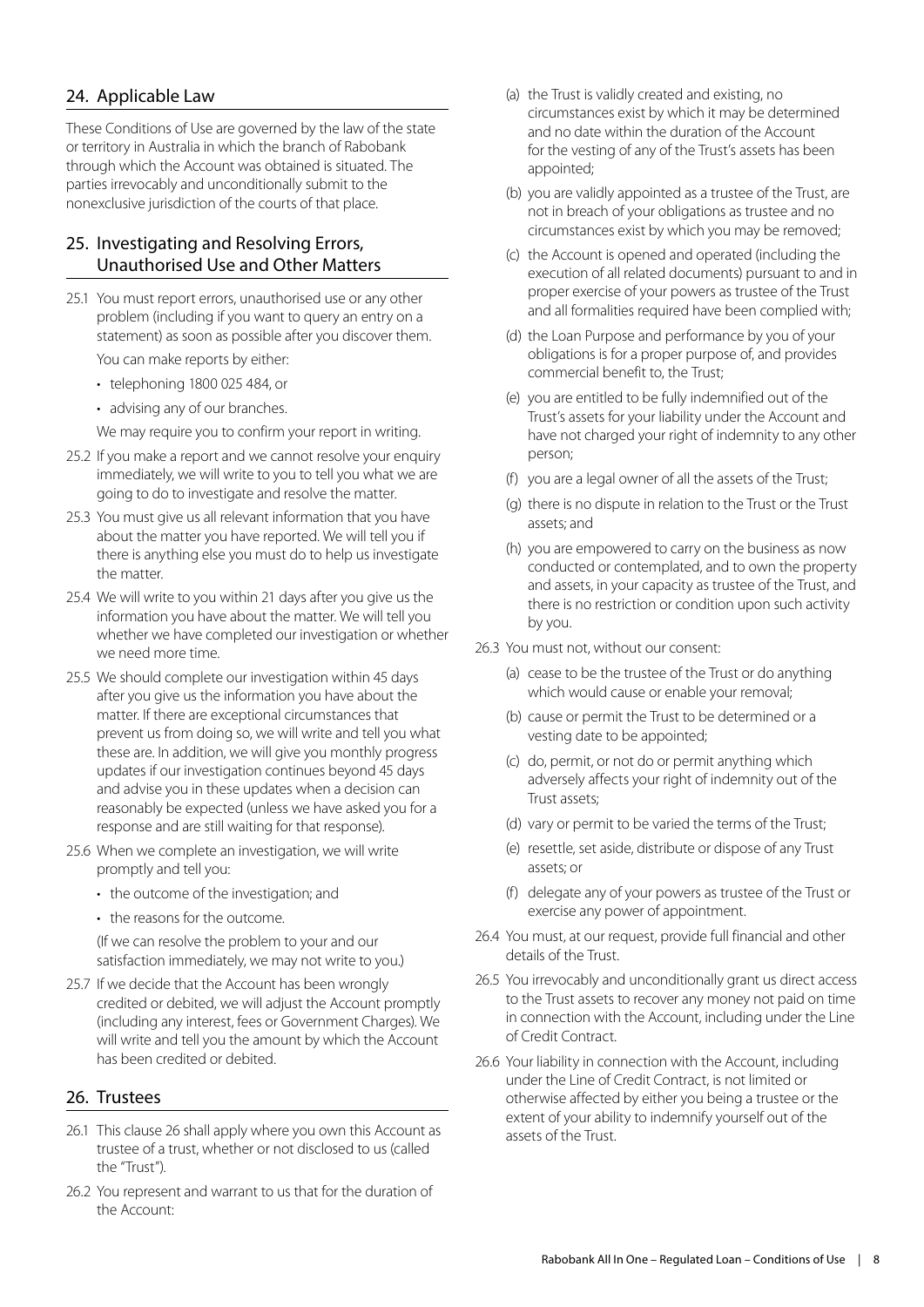#### 27. Tax File Number (TFN) and Withholding Tax

- 27.1 Rabobank is authorised to request and collect your TFN under the Income Tax Assessment Act 1936, however you do not have to provide your TFN to us.
- 27.2 If your Account earns deposit interest in a tax year, and you have not provided us with your TFN (or Australian Business Number (ABN) where applicable), we may be required to deduct withholding tax from the interest earned on your Account at the highest marginal tax rate plus Medicare levy and remit this to the Australian Tax Office (ATO). You will need to contact the ATO or your tax agent for information on what you can do about any withholding tax that has been deducted from your Accounts.
- 27.3 Withholding tax on interest may be payable by nonresidents at the time the interest is paid.

#### 28. Anti-Money Laundering

You acknowledge that Rabobank may delay, intercept, block or refuse to make a payment if Rabobank believes on reasonable grounds that making a payment may breach any law in Australia or any other country, and Rabobank will not incur any liability if it does so. You agree to provide all information to Rabobank which Rabobank reasonably requires to comply with any laws in Australia or other country.

You declare and undertake to Rabobank that the payment of monies in accordance with your instructions by us will not breach any laws in Australia or any other country.

#### 29. Privacy

We will handle the personal data we obtain and hold as set out in our Privacy Policy (available on our website or in hard copy upon request) and the Privacy Notice and Acknowledgment which formed part of the application process for your product. You understand and acknowledge that that we will collect, use, hold and disclose personal data in the manner we have set out, both at the time of application and ongoing during our relationship with you.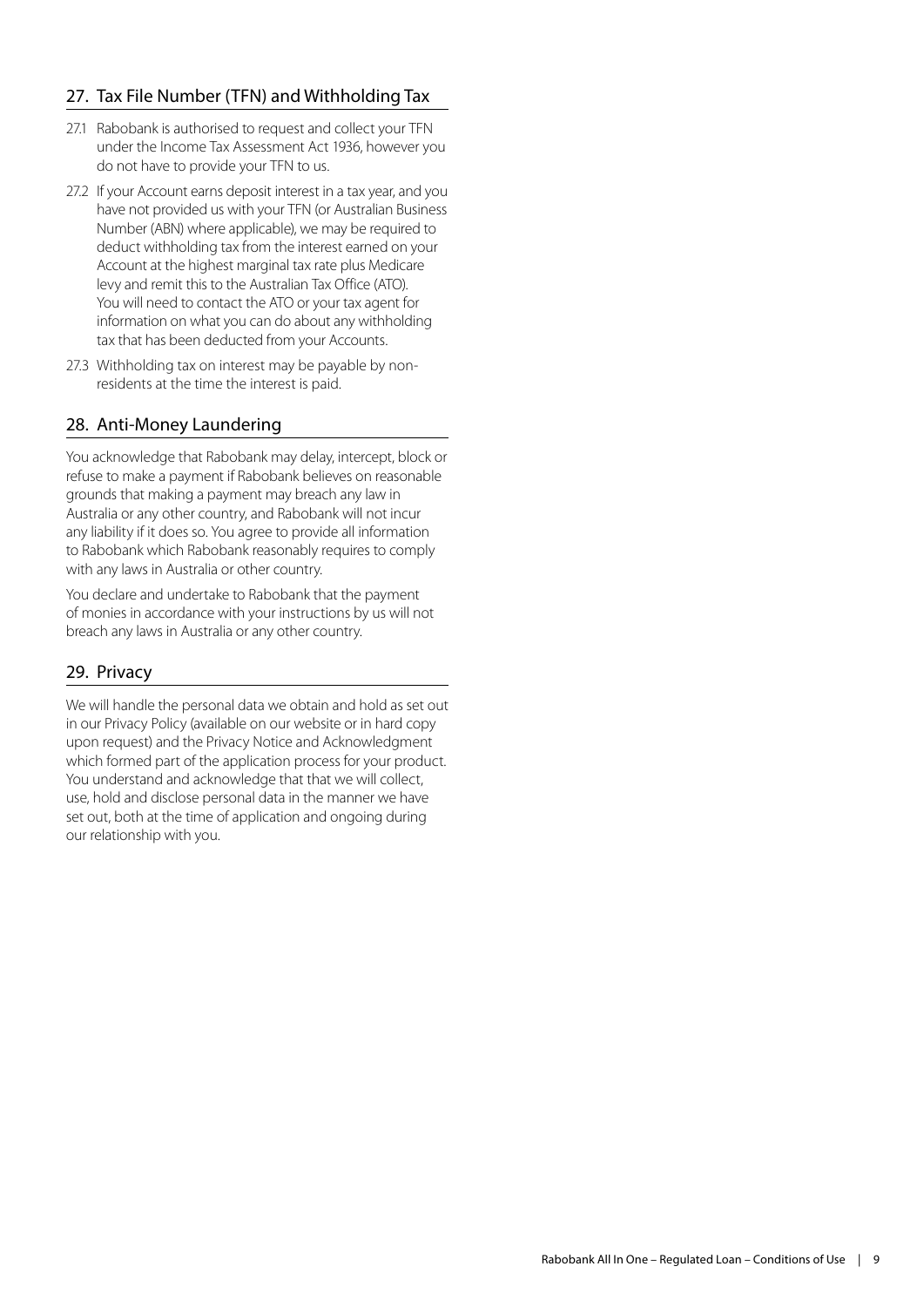This page has been left blank intentionally.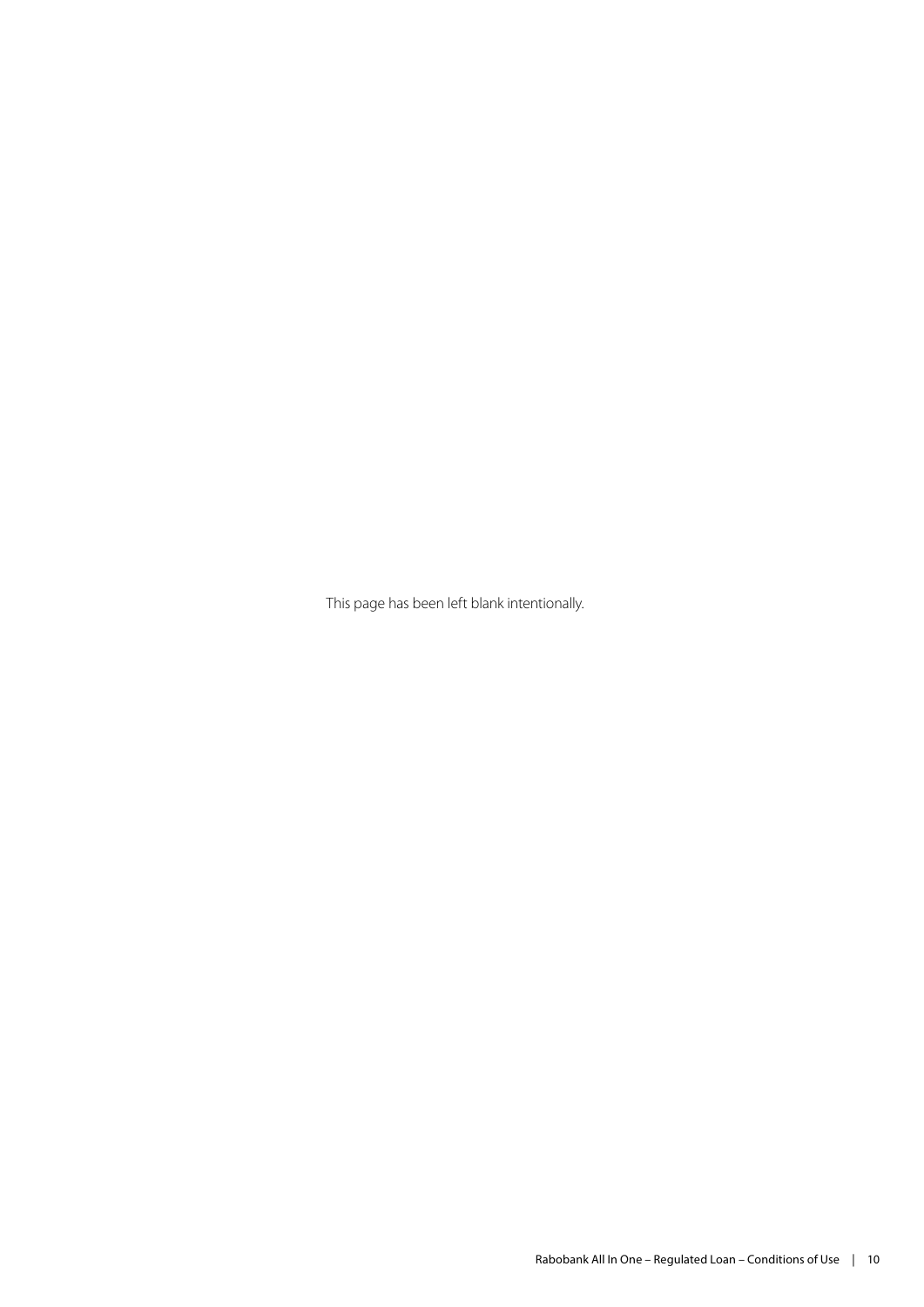This page has been left blank intentionally.